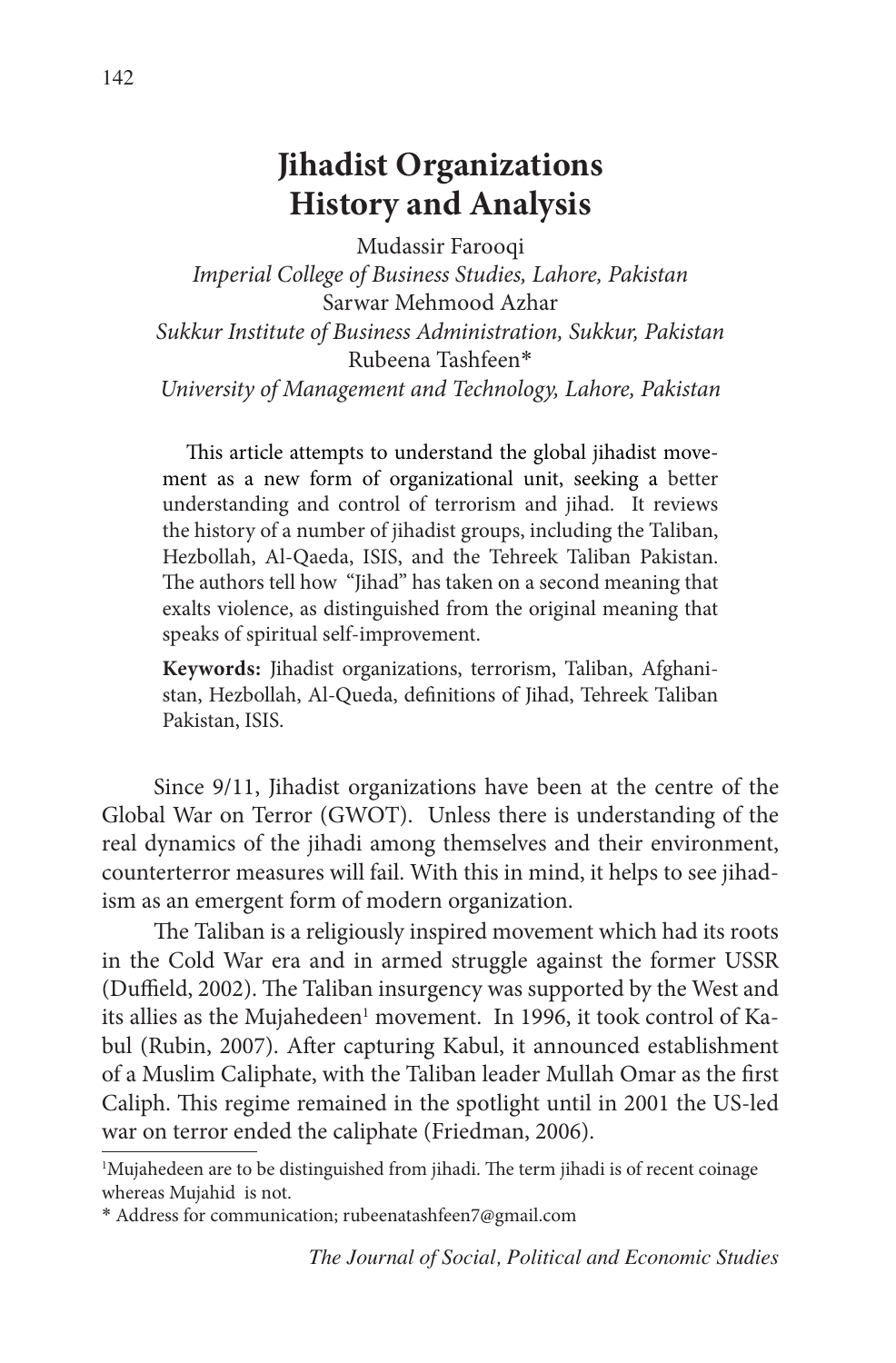#### **Jihadist Organizations — History and Analysis** 143

Afghanistan was historically a country plagued by war and drug lords, and so was fertile ground for a socio-political movement in the name of Islam (McCrisken, 2011). By gaining control of territory, they achieved not just religious, but also political, aspirations.

Another religiously inspired socio-political movement is Hezbollah, a radicalised entity formed as a result of Israel's occupation of Lebanese territory. It was established in 1982 by the Shia sect of Islam and was inspired by the religious understandings of Iran supreme leader Ayat Ullah Khomeini. Since 1982, it has been involved in violent activities against Israel, the USA and other Western allies of Israel, initially through street protests. Hezbollah subsequently adopted jihad against Israel and started its struggle to liberate Lebanon from foreign invaders (Houri et al., 2010). Hezbollah's inspiration is Islamic but the goal is also political, with the objective of regaining a territory and establishing an Islamic state like Iran (Norton, 2007).

Al-Qaeda, established in the 1980s, positioned itself as an Islamic ideological movement claiming liberation of the Muslim faith from the Western agenda. It declared armed struggle as the only means of Muslim liberation and salvation (Jackson, 2006; Pham, 2011). To gain support, they initially launched themselves as a voice against the presence of US troops in Saudi Arabia, with the objective of ridding the sacred holy land of the presence of Infidels. They declared jihad as the first and foremost duty of every Muslim, who should seek a reversion to the political status of the lost Khilafat, with its stated objective of purity (Riedel, 2007). The leaders of Al-Qaeda claimed implementation of Shariat with the sword of violence. The Al-Qaeda implicit objectives reveal that the claiming of Khilafat involves the acquirement of territory and governance. Al-Qaeda's initial struggle and agenda was in opposition to the Saudi monarchy and its inclination toward the USA. But because of the political and governance structure of the Saudi government, it was not possible for Al-Qaeda to demonstrate through street level protests. This led them to armed struggle as a transnational form of protest (Turner, 2010).

## **Khilafat, Islamic Jihad and Politics: Historical Perspective**

Hazleton (2010) argues that the events after the Prophet of Islam Mohammad are more political than religious. He believes the ideology set by Prophet Mohammad in the seventh century were misrepresented or misinterpreted, putting the Islamic principles of human dignity, equality above ethnicity and a culture of tolerance in a different context

*Volume 43, Numbers 1 & 2, Spring & Summer 2018*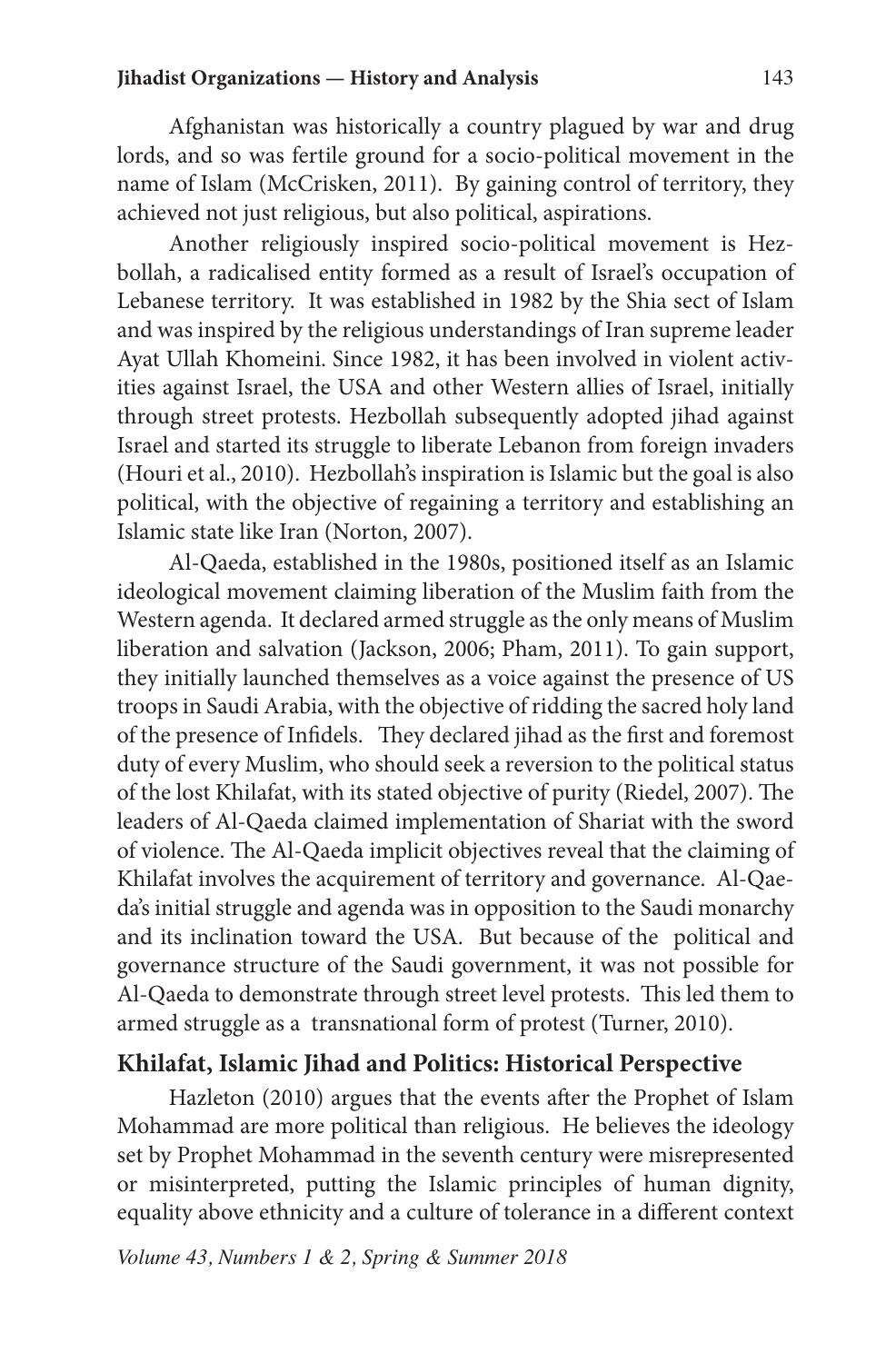than was envisaged by the Prophet. After the death of the Prophet, the Khilafat that was committed to implementing his message shifted its focus to politics and political supremacy, adopting an ideology of territorial and resource control. For more discussion on this topic, see *History of Arabs* by Hitti (2002) and *Short History of Islam* by Armstrong (2007).

The struggle for supremacy and a political divide among Muslims resulted in different interpretations of jihad. Jihad originated from the Arabic language and in a generic sense is defined as a particularly self-transcendental effort to fight against your own self (Grafton, 2011; Harb et al., 2013; Taymiyyah et al., 1999). While defending the Muslim identity by referring to the Koran (the Holy Book of Muslims), Yildiz et. al (2012) argued that the term jihad refers to struggle against your inner self. In the time of Prophet Mohammad, this term was much discussed by followers, with the Prophet saying the best among you is the one who fights against his own self and protects other human beings from the harms of his own self (Guidugli, 2013; Yildiz et al., 2012) — and is therefore called a mujahid.

Contrary to this view of jihad, scholars such as Syed Qutb, an ideological mastermind of Al-Qaeda, interpreted it as violent behaviour towards non-Muslims (Thorpe, 2015). In this tradition, jihad is divided into two broad categories: lesser and bigger jihad, with lesser jihad supporting the fight against non-believers and others who have conflicting interest with Muslims, and bigger jihad as fighting against oneself (Putra et al., 2014; Venkatraman, 2007). Muslim historian and ideological symbol Ibn e Tamia (Peters, 1996) argued that it is the duty of the state to define jihad against others. Under this viewpoint, it is only a legitimate government that can announce Jihad against others, while a single person or group cannot. Another historian and scholar of religion, Ibn e Katheer, defined jihad in the original sense as the noble act of a human being against his greedy self (Dammen-McAuliffe, 1988).

Unless one accepts Qutb's redefinition of jihad, a purported understanding of today's jihadist terrorism as religiously inspired lacks roots in the writings and teachings of Islam. Because the authors of this article do not accept his redefinition, they see political affairs and political supremacy — not religion — as the foundation of the jihadi terrorism. They claim terrorism is a sociopolitical movement to fulfil the interests of leaders and followers, and not a propagation of Islam as a religion.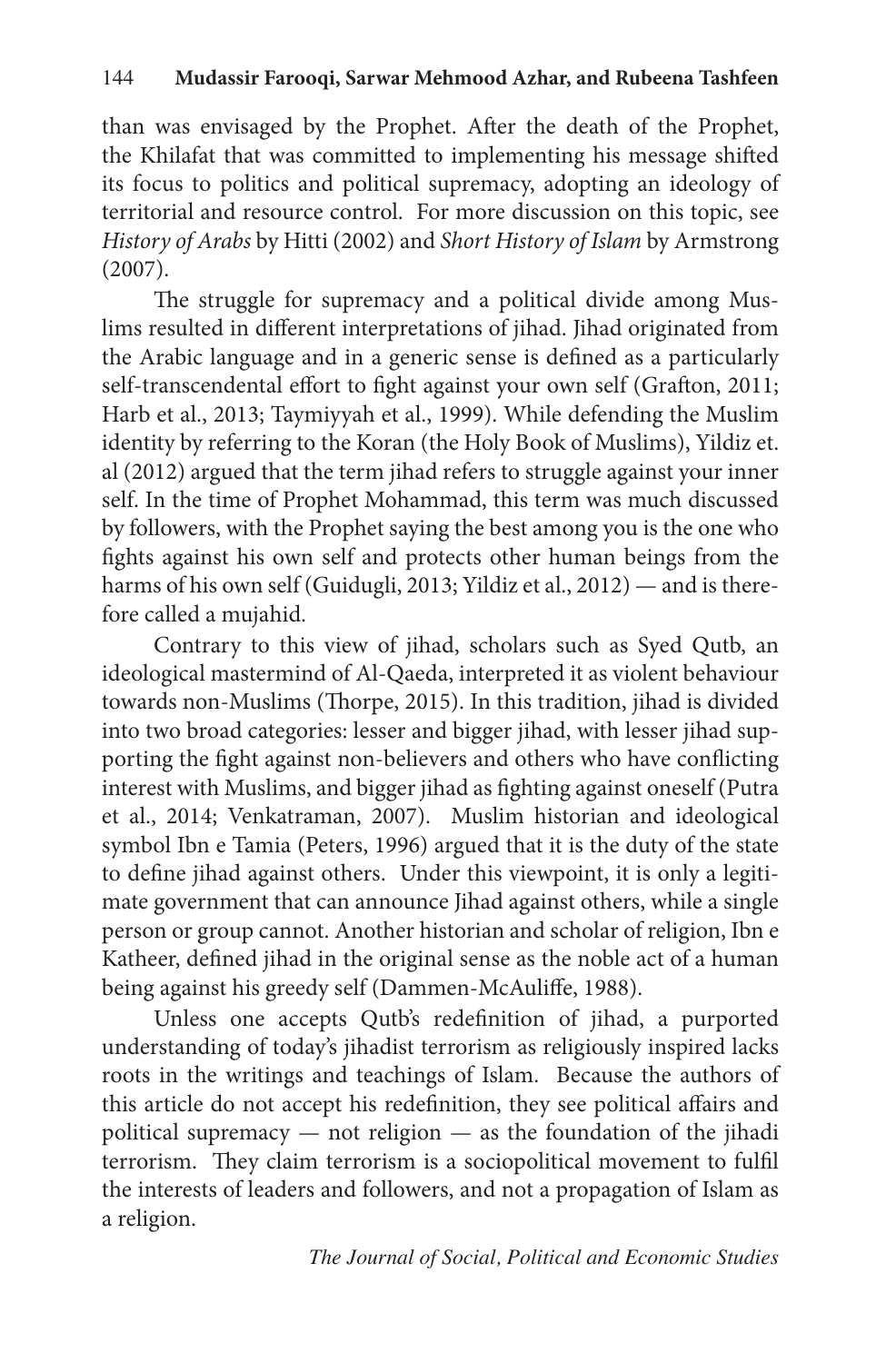## **Jihadist Organization**

The Global War on Terror in Afghanistan and Iraq to eradicate violent groups uncovered documentary evidence of their organizational nature (Cullison, 2004). Further, after the death of Osama bin Laden in Abbotabad, documents were recovered that help understand Al-Qaeda's organizational dynamics (Bergen, 2012).

In their seminal work on understanding the response to terrorism among different societies, Mullins et. al (2010) claim that every society has a different response. The societies that are more prone to wars and violence respond to terrorism as an acceptable political struggle, while societies not exposed to wars take this as a clash of civilizations between Islam and the West.

It can be assumed that in a volatile security environment jihadist organizations respond politically by using violence, and accordingly adapt their organizational doctrine, strategies and attention-gaining tactics in that context. According to Roberts and Adams (2015), terrorism is an action-oriented approach that focuses on lethality and severity of attacks. Seeing it as a religious movement undermines efforts at counter measures (Roberts, 2015). The past decade has seen scholars, policy makers and other stakeholders question whether our world is moving in the right direction in tackling this phenomenon.

Jihadists define their purpose (Cohler, 2011; Comas et al., 2015; Fair et al., 2010, 2012; Fearon et al., 2003; Hoffman, 2006; Hoffman, 2009; McCrisken, 2011; Roberts, 2015) as being to create a changed world order by threatening the existing geo-political framework and, reflecting Islamic religion, applying shariat and a divine way of living.

Poverty within a society, the providing of economic benefits to poor people and promotion of grey markets are popular tools for getting support for the ideology (Raab et al., 2003; Shah, 2006). Like other organizations, jihadists in varied contexts adopt different forms of organizational design and structure. They adapt by taking on different forms. The literature on jihadists informs us that apart from violent activities, the groups also have direct and indirect involvement in charity and humanitarian activities; e.g., Hamas' charitable and citizen service in Palestine. Another example is the Falaeh Insaniyat Foundation (FIF), which is a new name for the banned Lashkar e Taybah (LeT) in Pakistan. This organization provides charity services in various areas of Pakistan, while its militant wing is involved in activities within Indian-occupied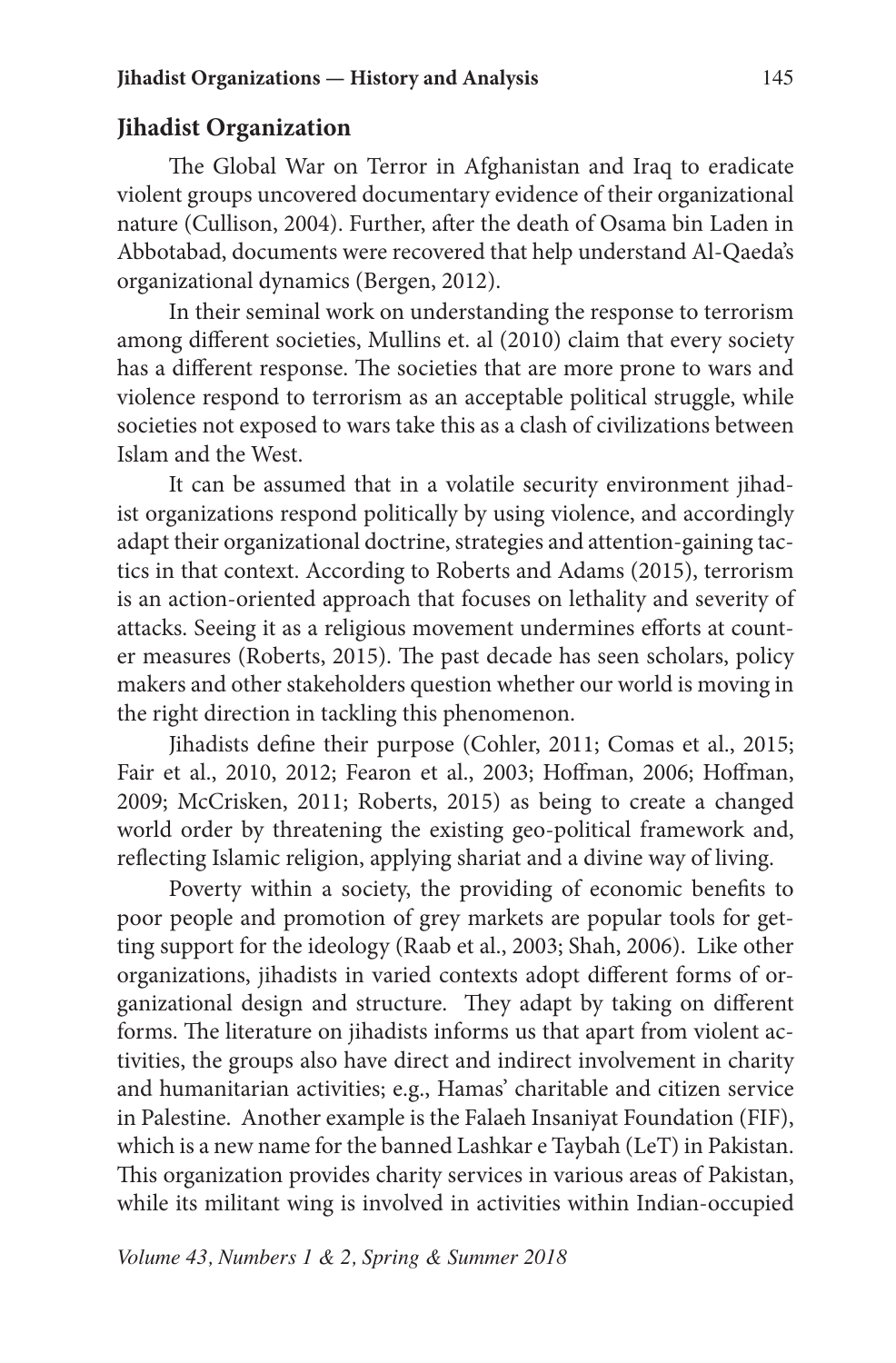Kashmir. By helping the society, jihadists aim to achieve a competitive advantage by gaining sympathy for their agenda and obtaining a positive perception of their violent activities (Flanigan, 2008; Grynkewich, 2008).

Jihadists exhibit the characteristics of bureaucratic, administrative and scientific oriented activities. Shapiro (2013) highlights the bureaucratic nature of Al-Qaeda, Al-Qaeda Iraq and other outfits while discussing the terrorist dilemma in hidden organizations. Similarly, Holbrook (2015) highlights the use of cyber space and its relevance to jihadist acts, and the role of information technology in jihadist firms that is similar to information-based modern firms. After the destruction of its training camps in Afghanistan and Pakistan, Al-Qaeda formed alliances and mergers with other jihadist groups in Iraq, Syria, Somalia and Chechnya, etc.

With the introduction of open-ended software programs, free telephony, web and mobile apps, the concept of lone-wolf warrior or self-proclaimed terrorist emerged. By using internet and applying learning and knowledge-based technologies, a single person is able to plan and execute successful acts of terrorism such as in the Madrid attacks in Spain, London underground bombings and the Charlie Hebbo attacks.

# **Sleeper Cells and Black Holes: the Emergence of Jihadist Firms**

Hoffman (2006) suggests that jihad is an organized political phenomenon which also seems to be morphing into modern-day firms. Jihadists carry a purpose, and follow a doctrine and are managed intentionally on rational logical principles. Sometimes they perform such violent acts as suicide attacks, abducting people, ransoms and mass killings, etc. At other times, they are involved in protests to show their grievances and feelings towards a regime or state. The literature on Arabs (Bellin, 2012; Dabashi, 2012; Lotan et al., 2011) is witness to this even before the rise of ISIS and the conflict in Syria. It was the street protest phenomenon in Syria and Egypt that resulted in the long battle among jihadists and the Syrian regime. Within these protests, we witness sleeper cells and lone wolf mutations, as adaptations take place and self-organization continues. Non-violent protests are also emergent forms of such organizations.

A movement sometimes operates like a firm: securing funds for day-to-day operations, defining hierarchies and roles, daily recruiting new people and marketing their agenda while using sophisticated technology including social media.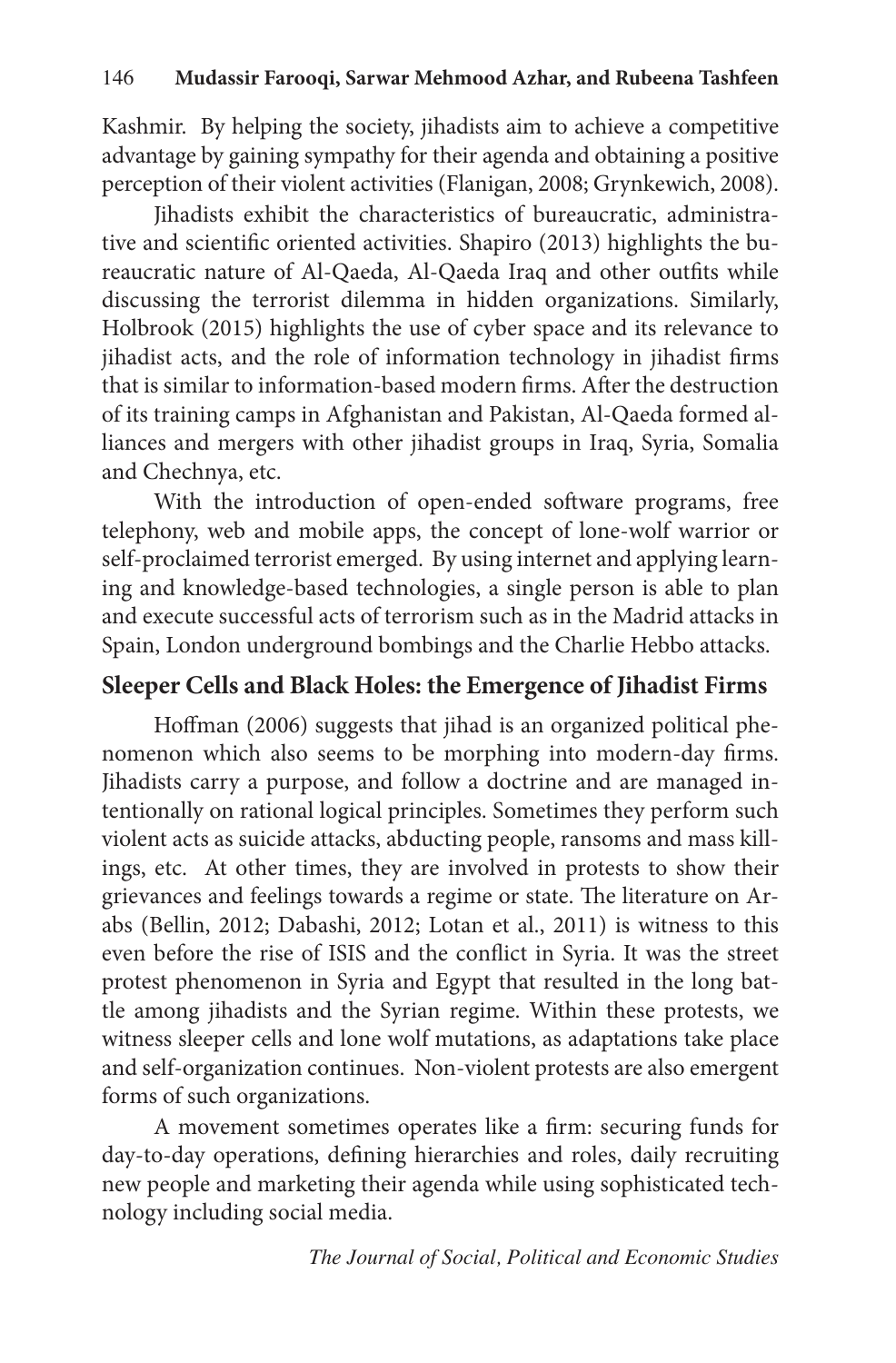The Tehreer Square protest of 2011 in Egypt ultimately led to the fall of the Egyptian regime. Similarly, the Shah Bagh (Bangladesh) protests of 2013 created political violence. Both protests were started by a few young people who turned into a mob and drew attention of local and international players. The protestors strategized the events, marketed them and created political violence. Another example is the Azadi March in Pakistan where young people blocked state operations for almost a month.

#### **Varied Strategies by Jihadists**

Jihadists are facing two dilemmas: Competitiveness among their various factions; and uncertainty because of counter-terrorism measures. They face uncertainty they never had to face before, such as drone attacks by the US in Afghanistan and Iraq, which have resulted the deaths of many prominent leaders and have led to the complete or partial extinction of certain factions. Jihadists, adapting, will develop new capabilities and skills that they never required before.

As we have seen, after losing the territory and stronghold in Afghanistan, Al-Qaeda adopted the strategy of aligning itself with different operative groups in different conflicts such as in Iraq, Syria, Somalia, and in Central Asian and African states. Al-Qaeda hence converted into a resource provider and knowledge provider rather than the front combat operator (Combs et al., 2006; Kydd et al., 2006).

Tehreek Taliban Pakistan (TTP) started its mission in 2007 in response to a military operation in the Federally Administrated Tribal Areas (FATA) of Pakistan (Ghufran, 2009). It lost substantial ground following the Pakistan Army's combat operation in 2013 named Zarb e Azab. During this operation, the Pakistan Army was able not only to clear the occupied areas but was able to push the TTP jihadists out of the borders of Pakistan. Now, the TTP is attempting to establish a role in Afghanistan and is also targeting Pakistani civilians and security personnel. The highly condemned attack by TTP on the school managed by the armed forces in 2014 in Pakistan is an example of their reactive strategy. They started as a reaction to the Pakistan military operations in the Swat region of Pakistan and will keep a reactive orientation even in their future behaviour.

Since the overthrow of the Taliban regime in Afghanistan, the Afghan Taliban are hiding in various areas of the country. They act against the Afghan army and NATO security personnel in order to regain lost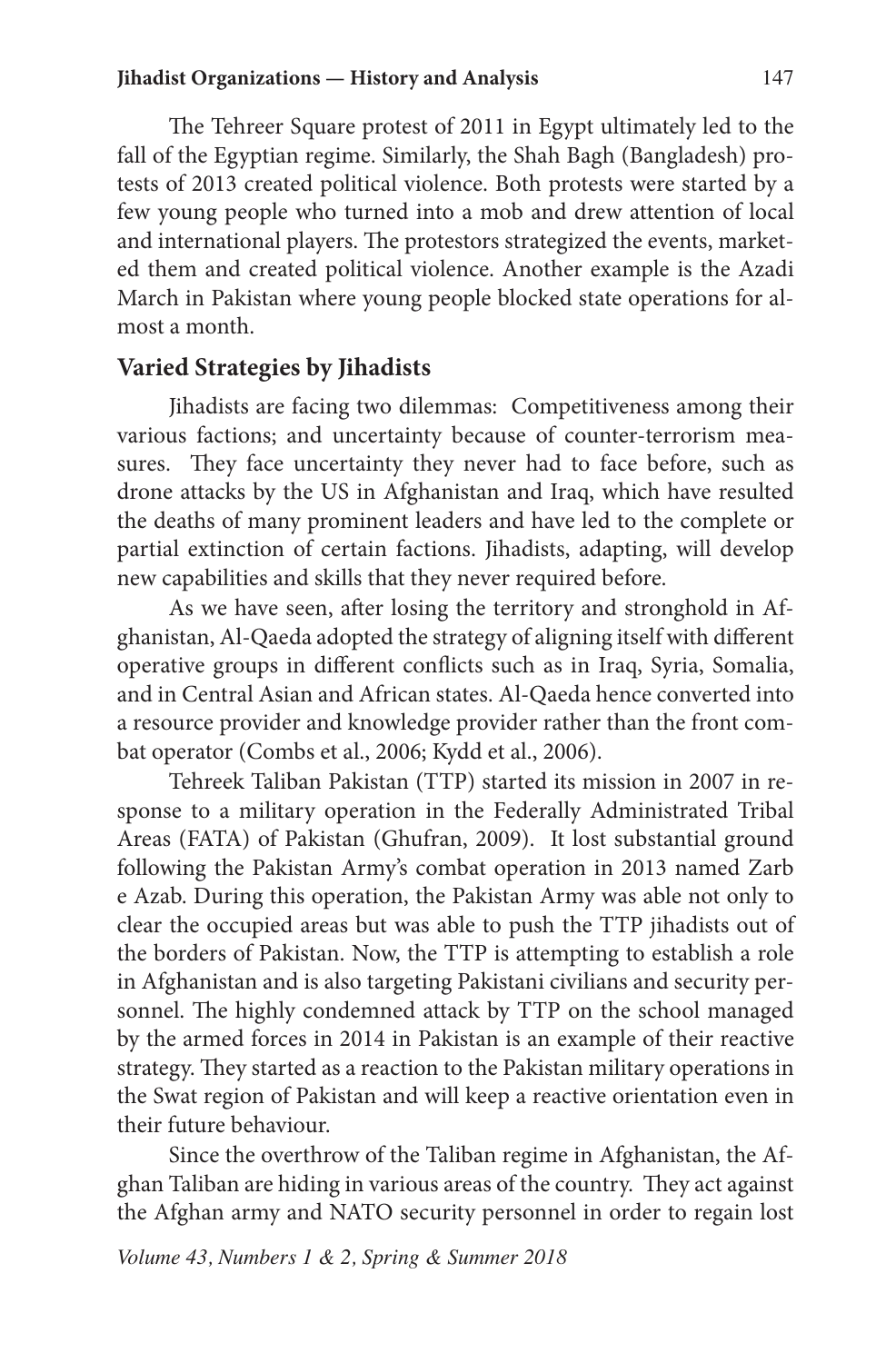ground. In recent times, they have used extreme violence against armed forces and pitched battles to capture various provinces. There are scholars who argue that the Afghan government is unable to maintain its acceptability outside Kabul and observe that it is threatened time and again by Taliban militants (Barfield, 2011; Giustozzi, 2008; Rubin, 2006). The Islamic state, or ISIS, was inspired by the Wahabi Jihadist agenda. It gained attention and momentum in 2006 after changing its name from Al-Qaeda Iraq and creating a separate organization called the Islamic State. In 2013, it proclaimed itself as the Islamic State of Iraq. Since 2013, ISIS has been involved in insurgency both in Iraq and Syria while also executing global terrorist acts — e.g., attacks in France and Germany. ISIS has regional ambitions in Iraq and Syria, while globally it is claiming itself as a substitute to Al-Qaeda (Gulmohamad, 2014) and is involved in locating new territories. Its recent foray into Afghanistan is a case in point.

# **References**

Barfield, T. (2011), "Afghanistan's ethnic puzzle: decentralizing power before the US withdrawal", *Foreign Affairs*, Vol. 9 No.5, pp. 54-65.

Bellin, E. (2012), "Reconsidering the robustness of authoritarianism in the Middle East: Lessons from the Arab Spring", *Comparative Politics,* Vol. 44 No. 2, pp. 127-149.

Bergen, P. L. (2012), "Manhunt: The ten-year search for Bin Laden from 9/11 to Abbottabad. Random House", *Broadway Book,* Vol. 4 No. 1, pp. 148-150.

Blanchard, C. M. (2007), *Al Qaeda: Statements and evolving ideology*, Library of Congress, Washington DC.

Dabashi, H. (2012), *The Arab Spring: the end of postcolonialism,* Zed Books, London & New York.

Dammen-McAuliffe, J. (1988), "Quranic Hermeneutics: The views of al-Tabari and Ibn Kathir", in Rippin, A. (Ed.), *Approaches to the history of the interpretation of the Qur'an*, 48. Oxford: Clarendon Press, London, pp. 46-62.

Duffield, M. (2002), "War as a network enterprise: the new security terrain and its implications", *Cultural Value,* Vol. 6 No. 1-2, pp. 153-165.

El Houri, W., and Saber, D. (2010), "Filming Resistance A Hezbollah Strategy", *Radical History Review,* Vol. 106, pp. 70-85.

*The Journal of Social, Political and Economic Studies*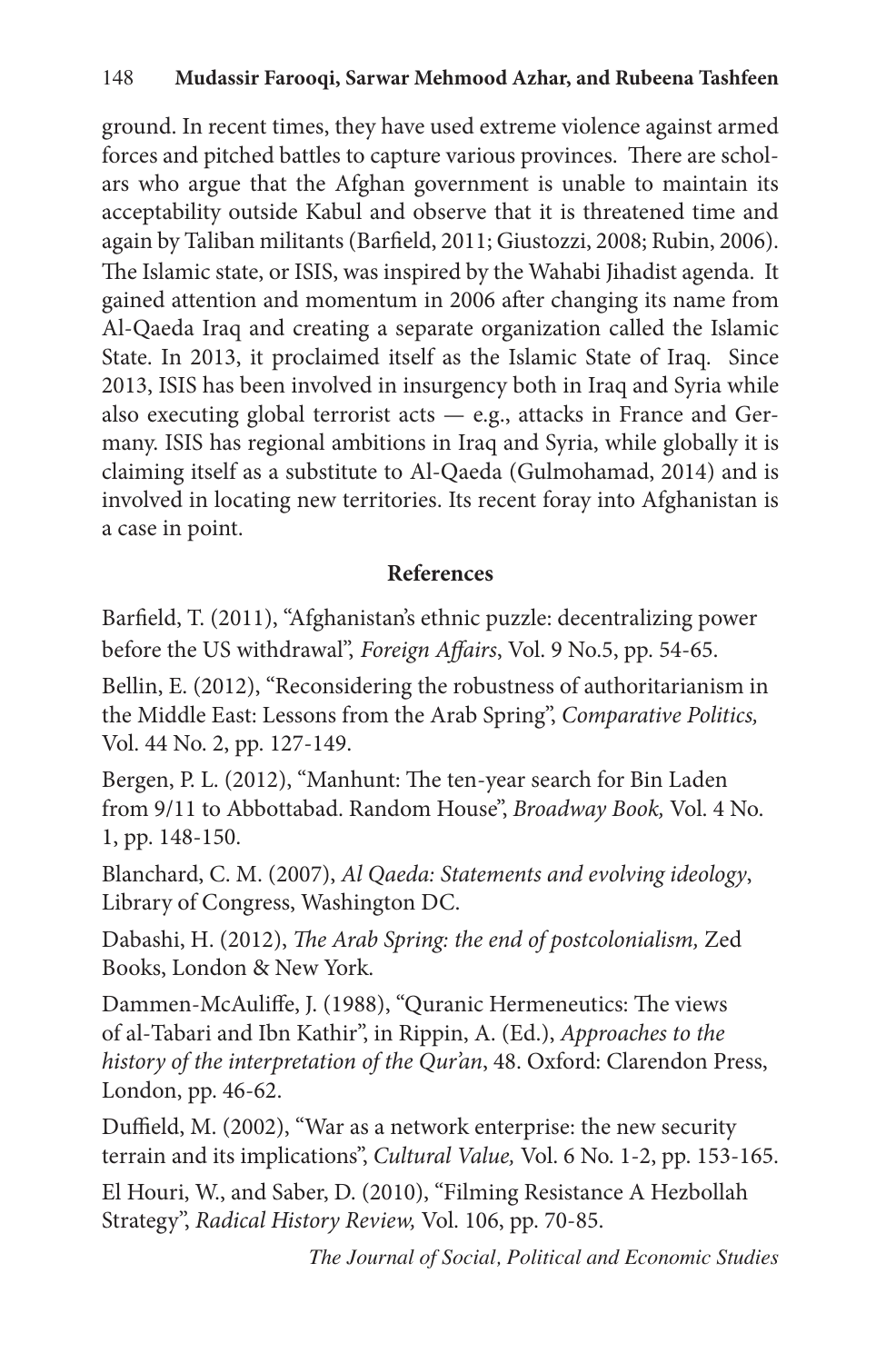Fair, C. C., Malhotra, N., and Shapiro, J. N. (2010), "Islam, militancy, and politics in Pakistan: Insights from a national sample", *Terrorism and Political Violence,* Vol, 22 No. 4, pp. 495-521.

Fair, C. C., Malhotra, N. and Shapiro, J. N. (2012), "Faith or doctrine? Religion and support for political violence in Pakistan", *Public Opinion Quarterly,* Vol. 76 No. 4, pp. 688-720.

Farwell, J. P. (2014), "The media strategy of ISIS", *Survival,* Vol. 56 No. 6, pp. 49-55.

Fearon, J. D., and Laitin, D. D. (2003), "Ethnicity, insurgency, and civil war", *American Political Science Review,* Vol. 97 No. 1, pp. 75-90.

Friedland, R., and Alford, R. R. (1991), "Bringing society back in: Symbols, practices and institutional contradictions", in (Ed.), *The New Institutionalism in Organizational Analysis,* 232-263. University of Chicago Press.

Friedman, N. (2006), "Terrorism, Afghanistan and America's New Way of War", *Canada's Professional Journal on Army Issues,* Vol. 9, pp. 131.

Ghufran, N. (2009), "Pushtun ethnonationalism and the Taliban insurgency in the North West Frontier Province of Pakistan", *Asian Survey,* Vol. 49 No. 6, pp. 1092-1114.

Giustozzi, A. (2008), *Koran, Kalashnikov, and laptop: the neo-Taliban insurgency in Afghanistanl,* Columbia University Press.

Grafton, D. D. (2011), "Defining the term jihād in the Arabic New Testament: Arab Christian identity within the current Islamic environment of the Middle East", *Islam and Christian–Muslim Relations,* Vol. 22 No. 3, pp. 235-248.

Grynkewich, A. G. (2008), "Welfare as warfare: How violent non-state groups use social services to attack the state", *Studies in Conflict and Terrorism,* Vol. 31 No. 4, pp. 350-370.

Guidugli, M. (2013), "Fatwa on Terrorism and Suicide Bombings", *Politics, Religion & Ideology,* Vol. 14 No. 1, pp. 159-161.

Gulmohamad, Z. K. (2014), "The Rise and Fall of the Islamic State of Iraq and Al-Sham (Levant) ISIS", *Global Security Studies,* Vol. 5 No. 2, pp. 1-11.

Harb, C. and Fischer, R. (2013), "Terrorism and jihad in Indonesia: Questions and possible ways forward", *Asian Journal of Social Psychology,* Vol. 16 No. 2, pp. 117-122.

*Volume 43, Numbers 1 & 2, Spring & Summer 2018*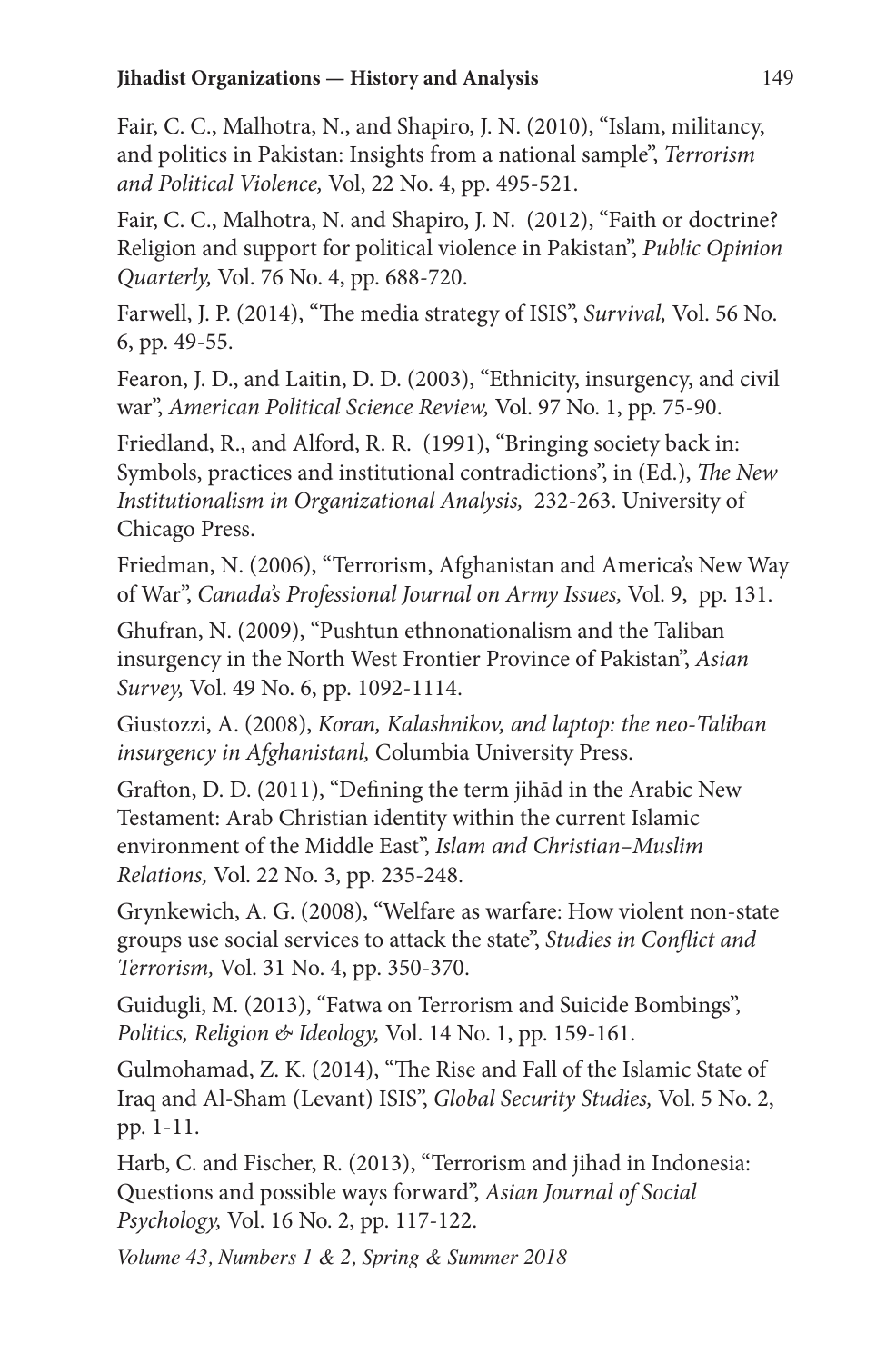Hazleton, L. (2010), *After the Prophet: The Epic Story of the Shia-Sunni Split in Islam,* Anchor, Ontario, Canada.

Hellmich, C. (2008), "Creating the ideology of al Qaeda: from Hypocrites to Salafi-Jihadists", *Studies in Conflict & Terrorism,* Vol. 31 No. 2, pp. 111-124.

Hoffman, B. (2004), "The changing face of Al Qaeda and the global war on terrorism", *Studies in Conflict and Terrorism,* Vol. 27 No. 6, pp. 549-560.

Hoffman, B. (2006), "Insurgency and counterinsurgency in Iraq", *Studies in Conflict & Terrorism,* Vol. 29 No. 2, pp. 103-121.

Kydd, A. H., and Walter B. F. (2006), "The strategies of terrorism", *International Security,* Vol. 31 No. 1, pp. 49-80.

Lotan, G., Graeff, E., Ananny, M., Pearce, I., and Boyd, D. (2011), "The Arab Spring| the revolutions were tweeted: Information flows during the 2011 Tunisian and Egyptian revolutions", *International Journal of Communication,* Vol. 5, pp. 1375-1405.

McCrisken, T. (2011), "Ten years on: Obama's war on terrorism in rhetoric and practice", *International Affairs,* Vol. 87 No. 4, pp. 781-801.

Mullins, C. W. (2010), "Cultures of violence and acts of terror: Applying a legitimation–habituation model to terrorism", *Crime & Delinquency,* Vol. 58 No. 1, pp. 28-56.

Norton, A. R. (2007), "The role of Hezbollah in Lebanese domestic politics", *The International Spectator,* Vol. 42 No. 4, pp. 475-491.

Peters, Rudolph (1996), *Jihad in Classical and Modern Islam: A Reader,* Marcus Wiener, USA.

Pham, J. P. (2011), "Foreign influences and shifting horizons: the ongoing evolution of al Qaeda in the Islamic Maghreb", *Orbis* Vol. 55 No. 2, pp. 240-254.

Piazza, J. A. (2006), "Rooted in poverty?: Terrorism, poor economic development, and social cleavages", *Terrorism and Political Violence,*  Vol. 18 No. 1, pp. 159-177.

Piazza, J. A. (2009), "Is Islamist terrorism more dangerous?: An empirical study of group ideology, organization, and goal structure", *Terrorism and Political Violence,* Vol. 21 No. 1, pp. 62-88.